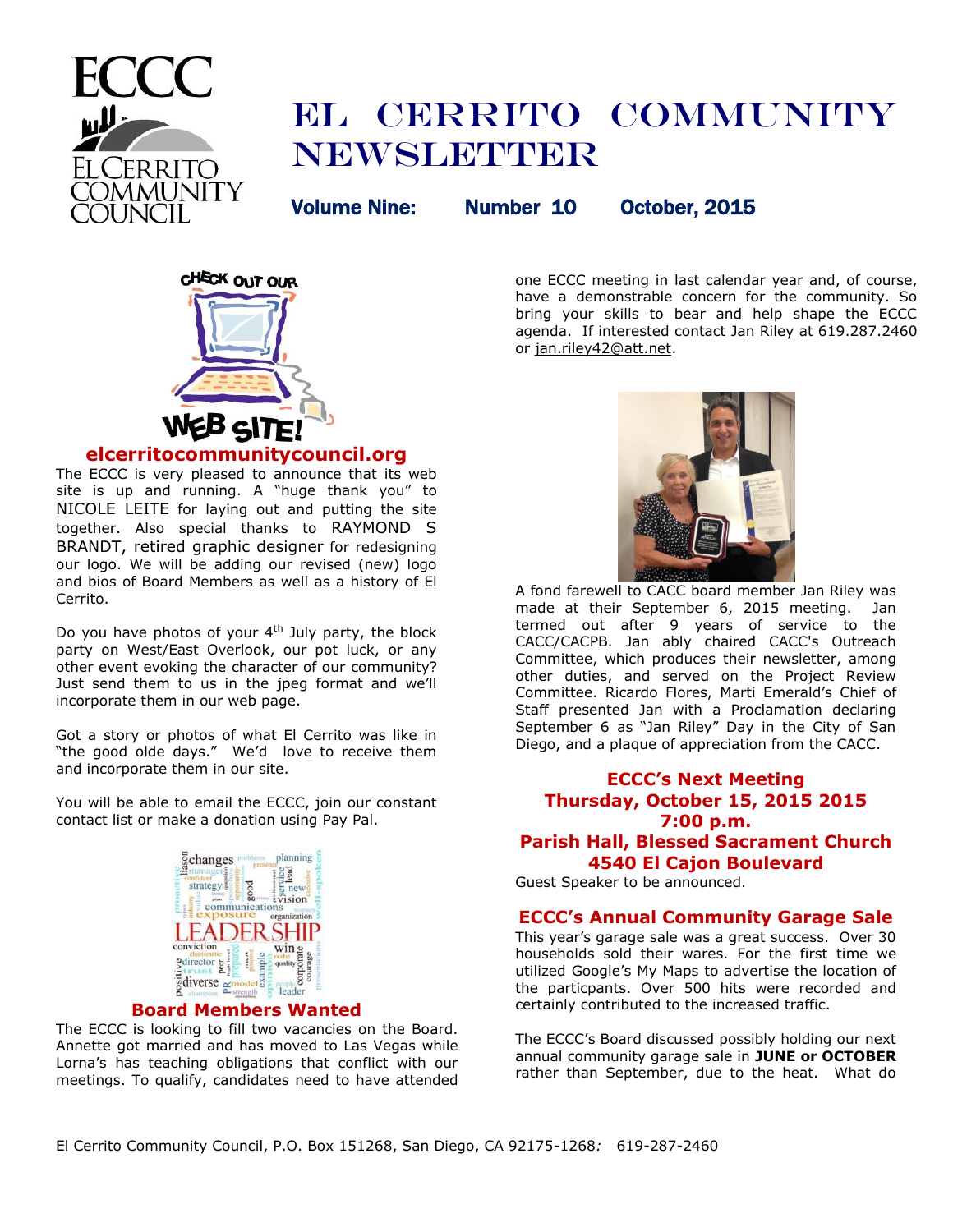you think? Let us know on our web page, email [jan.riley42@att.net](mailto:jan.riley42@att.net) or send us a note.

Thank you all so much for your efforts in making this a success. We need to thank two very special people, Laura Riebau and Maurize Rios for their herculean efforts: aura for putting together the printed map with items for sale and Maurize for the Google map and both of them for putting out garage sale signs and arrows. I know they both started on Saturday around 5;00 am.



# **11th Annual El Cerrito Halloween Costume Parade**

It is the time for the *11th Annual El Cerrito Halloween Costume Parade (not to be confused*  with the BOO parade). Please invite your friends and family. As in years past, **Kevin Delgado** will be parade marshal and will lead the parade on drum.

- Celebrants and marchers will meet in front of Blessed Sacrament Church at **4pm on Halloween (Saturday, October 31).**
- **Parade will start promptly at 4:15 p.m.** Typically the parade lasts about a half hour.
- Children (and adults if they wish) should come dressed in costume (strollers and wagons are welcome).
- Children of all ages from infant to octogenarian are welcome.
- Bring a musical instrument or noisemaker.
- The parade route will be as follows: Start at Blessed Sacrament, north on El Cerrito, west on Madison, north on 55<sup>th</sup> Street, east and then south on Redland Drive, ending at the corner of Redland and Adams. Feel free to join and/or leave the parade at any point.
- As in years past, we will end the parade at Newell and Gladene Booth's home at the northeast corner of Redland and Adams. Thank you to the Booths' for hosting the end of the parade and providing cold beverages. Neighbors are invited to contribute potluck finger foods (healthy snacks such as fruit are encouraged).
- If you do not plan to march, please plan to

watch. We want the entire community to see all of the El Cerrito Kids in their costumes! Spectators are welcome to watch from their homes along the parade route, or to bring chairs to set up on the lawn in front of the Booths' home at Redland and Adams, the parade's terminus.

Questions or suggestions? **Contact Kevin Delgado at [kdel@cox.net.](mailto:kdel@cox.net)**

## **Water Rate Increase**

Most of us received the rate increase mailer from the City of San Diego. Apparently, for our extraordinary efforts in saving water we're all being asked to accept a 40% increase in water rates across the next 5 years. The city has provided us a form so we can protest this egregious rate increase. Should you not agree with the rate increase, we would ask that you take the time to return this form to the City before November 17, 2015.



# **Keeping the College Area Family Friendly: A Resource Guide**

**Editor's Note:** *This is an update of an article that appeared in the CACC newsletter in September 2014:*

With the arrival of SDSU's fall semester, the presence of students, as neighbors, need not mean your neighborhood isn't a family-friendly place to live. Please use these tips to keep the College Area a safe and pleasant place for everyone.

**Make Friends:** Most of the students are not out to be disruptive and are just like your kids; nice, but maybe not fully aware of how to be a good neighbor. Go over, say hello and introduce yourself. Perhaps bring a welcoming gift, e.g. a box of cookies. Let them know there are neighbors available if they need anything. Exchange phone numbers. Learn who lives there. Learn their names so you can greet them personally, and they can reciprocate.

**Party Issues:** Gathering with friends is always fun but noise and loud music can be an issue. If there is a disruptive party in your neighborhood and you have at least a nodding relationship with the hosts, make a

El Cerrito Community Council, P.O. Box 151268, San Diego, CA 92175-1268*:* 619-287-2460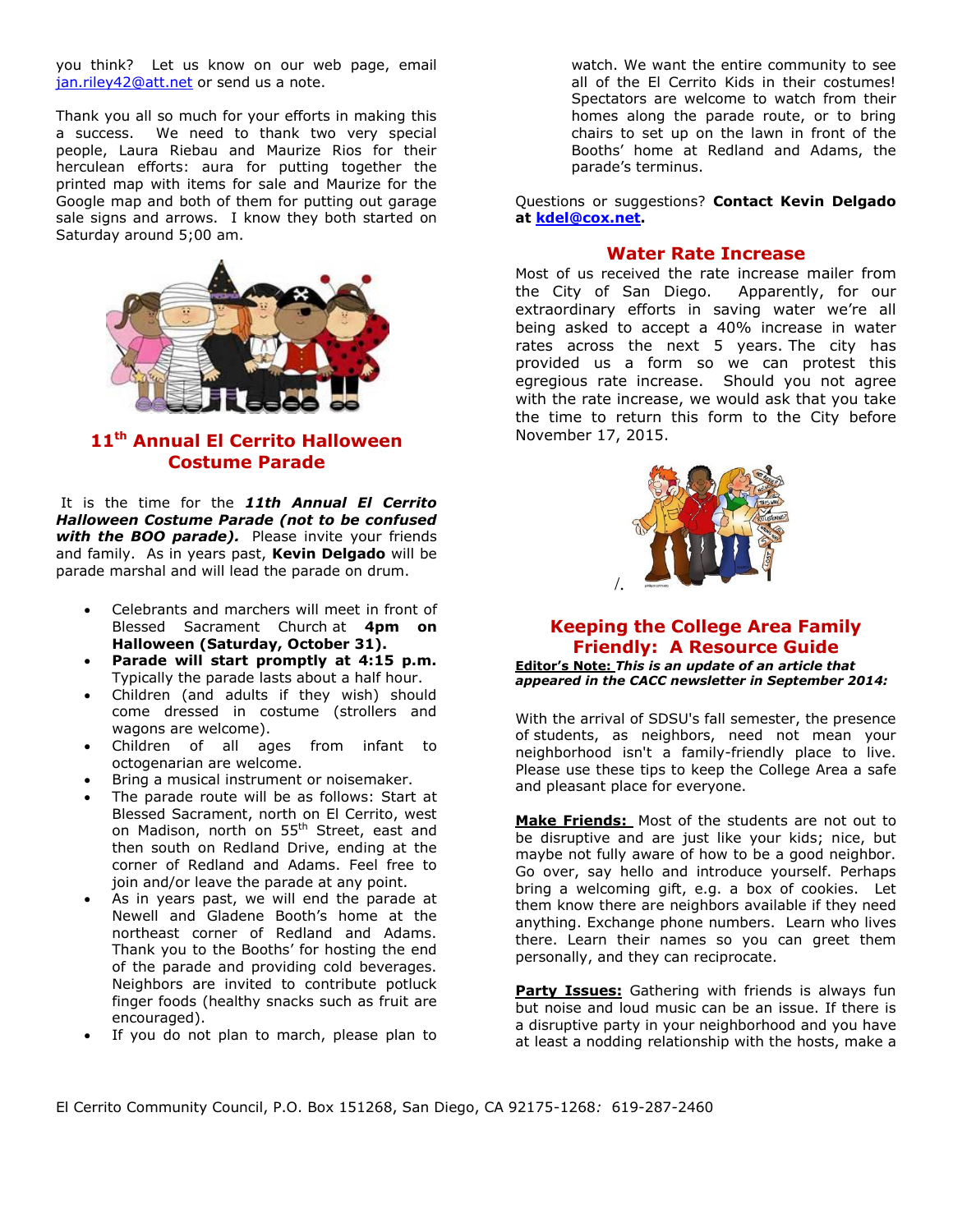personal call or visit. Ask them to lower the noise, and keep it under control. If you do not get the desired response, then call the SDPD non-emergency line at (619)531-2000. You may also call SDSU police at (619)594-1991 to alert them to the situation, but they will ask if you have called the SDPD.

Some residents may never call the police, others may call frequently. If you are somewhere in between, perhaps you want to talk with neighbors ahead of time, develop a phone call tree, and then initiate calls after a request to the party house has been ignored. Problem houses can be fined \$1000 Admin Citations for each resident, and in most cases, if Admin Cites are given, the house will be CAPP'ed for the year and the owner notified.

**Community Relations Officer**: Adam McElroy is our Eastern Division Community Relations Officer, and he can be reached at: **amcelroy@pd.sandiego.gov.** He will visit houses where problems are occurring regularly that might not warrant a call to SDPD. For example; students drinking and/or smoking pot outside just hanging out in the backyard late at night/early morning disturbing your sleep, and cars speeding on the street (will need a license plate and address on this one).

**Parking Issues:** If a car is parked on the lawn (or gravel, dirt, etc.) or is parked in such a manner as to block the sidewalk, call the SDPD non-emergency line at 531-2000. Both of these are violations of the San Diego Municipal Code (SDMC). Violations are subject to ticketing, but only when officers have time; these calls are considered low priority. If the vehicle is moved before a ticket can be issued inform the SDPD.

**Trash Can Issues:** Trash cans are required by SDMC to be brought in by the evening of trash collection day, which is Friday for most in the area. Should trash cans still be on the street on Sunday night, please take a picture (date stamped if possible) and send it with the address to Zachary Sullivan at ZSullivan@sandiego.gov. (If trash, junk, furniture, etc. is strewn about the property, please do the same.) The cans may be tagged and a letter will be sent to both the owner and the tenants of the house. Multiple tags will result in a fine and possible removal of the cans from the property.

**Number of Tenants/Other Code Issues:** The number of adults allowed in a single family residence is 5, unless the property has a Residential High Occupancy Permit (RHOP) on file. Contact the Code Violations (CVC) Committee:

**codeviolations@collegearea.org,** with

concerns about the number of tenants. CVC works

with the City of San Diego's Code Enforcement Services Division on this and other code issues. The CVC meets on the *last Wednesday of the month at 7:00 p.m. in Room 3, Faith Presbyterian Church, 5075 Campanile Drive at Montezuma Road.*

If you have code questions you can submit them to [CVC,](mailto:codeviolations@collegearea.org) or attend a committee meeting.

Working together, we can keep the College Area a pleasant place



The Boulevard BOO! Parade is bigger and spookier than ever! More floats, Ghouls and Goblins, music, treats & eats, and of course…more surprises! This year is filled with MORE of what makes the **BOO! Parade San Diego's ONLY Halloween Parade.** The fun doesn't stop with the parade though. Enjoy live music, carnival rides, games, cold drinks and food trucks with friends and family at the After-BOO! Carnival, held right after the BOO! Parade. It's going to be a BOO!-tacular event, that you don't want to miss!

## **BOO! Parade Details:**

**When: Saturday, October 24, 2015 Time: 10:00 AM Where: Starting on 59th Street, through El Cajon Boulevard, ending on Aragon Drive**

## **After-BOO! Carnival:**

**When: Saturday, October 24, 2015 Time: 11:00 AM – 4:00 PM Where: College Avenue Baptist Church 4747 College Avenue**

## **Neighborhoods for Clean Elections**

**Where does the money come from?** A citizen group called Neighborhoods for Clean Elections is preparing to launch a petition drive starting January 2016 to put a clean elections measure on the 2016 general election ballot. One of the questions that often comes up is what will clean elections cost and where will the money come from.

The answer from Neighborhoods for Clean Elections is that the cost of clean elections will be \$4 per person per year and that funding will be taken from the general budget each year.

El Cerrito Community Council, P.O. Box 151268, San Diego, CA 92175-1268*:* 619-287-2460